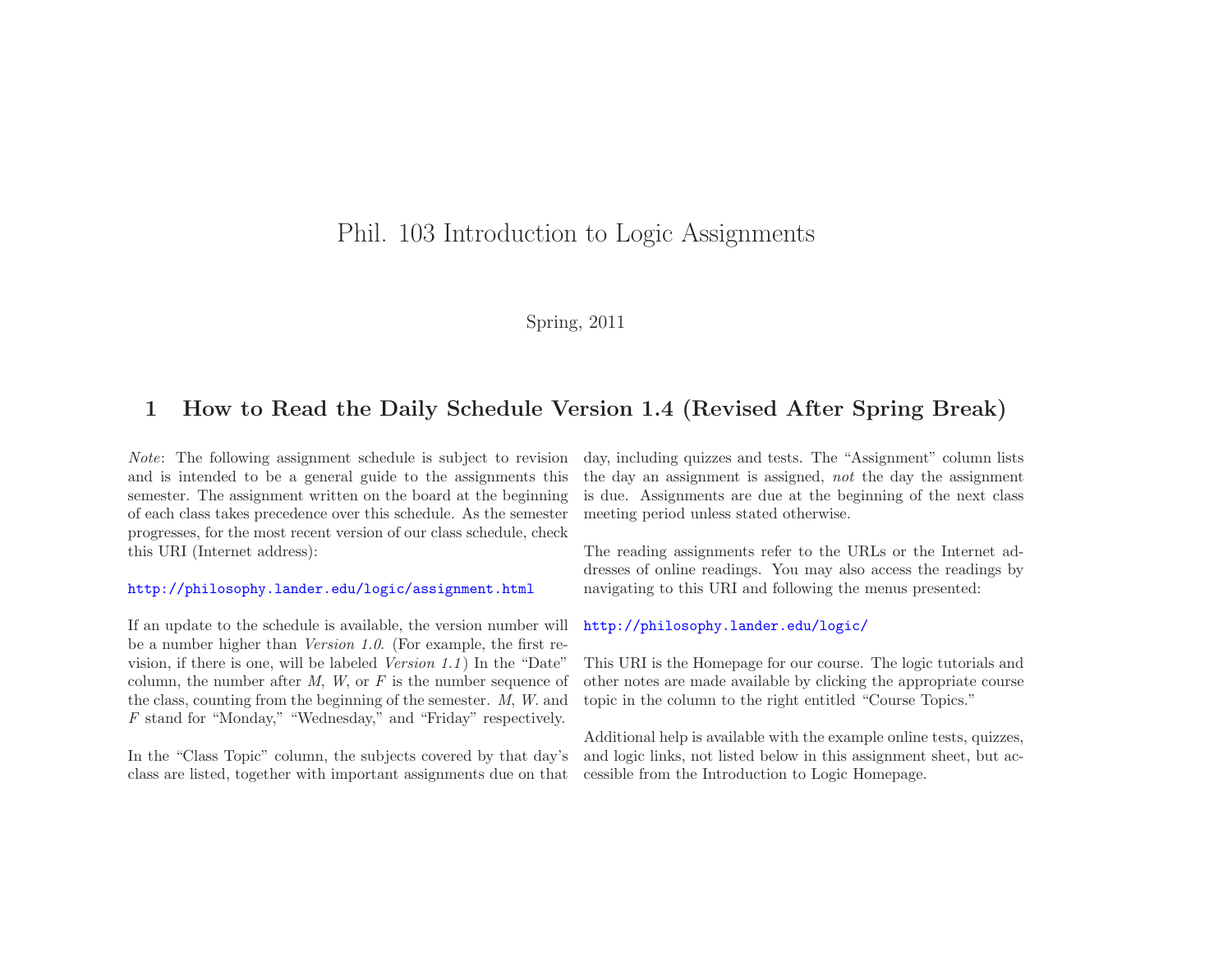# <sup>2</sup> Assignment Schedule Version 1.4 (Revised)

| Date            | <b>Class Topic</b>               | Assignment                                                     |
|-----------------|----------------------------------|----------------------------------------------------------------|
| 02.18           | Forms and Functions of Language  | http://philosophy.lander.edu/logic/form_lang.html              |
| $\rm F$ 17      | Performative Utterances          | http://philosophy.lander.edu/logic/emotive.html                |
| 02.21           | Varieties of Disagreements       | http://philosophy.lander.edu/logic/emotive.html                |
| M 18            | Emotive Significance             | http://philosophy.lander.edu/logic/disagree.html               |
| 03.07           | Varieties of Disagreements       | http://philosophy.lander.edu/logic/disagree.html               |
| $\mathbf{M}$ 21 | Informal Fallacy Intro           | http://philosophy.lander.edu/logic/nature_fall.html            |
|                 |                                  | http://philosophy.lander.edu/logic/agree_quiz.html             |
|                 |                                  | http://philosophy.lander.edu/logic/exercises/ex-disagree1.pdf  |
|                 |                                  | http://philosophy.lander.edu/logic/exercises/ans-disagree1.pdf |
| 03.09           | Informal Fallacies               | http://philosophy.lander.edu/logic/nature_fall.html            |
| W 22            | Fallacies of Relevance I         | http://philosophy.lander.edu/logic/agree_quiz.html             |
|                 | <i>Exercise</i> : Disagreements  | <i>Quiz</i> Varieties of Disagreement                          |
|                 |                                  | http://philosophy.lander.edu/logic/ignorance.html              |
|                 |                                  | http://philosophy.lander.edu/logic/authority.html              |
|                 |                                  | http://philosophy.lander.edu/logic/person.html                 |
|                 |                                  | http://philosophy.lander.edu/logic/popular.html                |
|                 |                                  | http://philosophy.lander.edu/logic/exercises/ex-fallacy1.pdf   |
|                 |                                  | http://philosophy.lander.edu/logic/exercises/ans-fallacy1.pdf  |
| 03.11           | Fallacies of Relevance II        | http://philosophy.lander.edu/logic/misery.html                 |
| $\mathrm{F}$ 23 | $Quiz$ Varieties of Disagreement | http://philosophy.lander.edu/logic/force.html                  |
|                 | <i>Exercise:</i> Relevance I     | http://philosophy.lander.edu/logic/ignoratio.html              |
|                 |                                  | http://philosophy.lander.edu/logic/fallacy1_quiz.html          |
|                 |                                  | http://philosophy.lander.edu/logic/relevance1_quiz.html        |
|                 |                                  | http://philosophy.lander.edu/logic/relevance2_quiz.html        |
|                 |                                  | http://philosophy.lander.edu/logic/relevance3_quiz.html        |
|                 |                                  | http://philosophy.lander.edu/logic/exercises/ex-fallacy1a.pdf  |
|                 |                                  | http://philosophy.lander.edu/logic/exercises/ans-fallacy1a.pdf |
|                 |                                  | $Quiz$ Fallacies of Relevance I                                |
|                 |                                  | Make flash-cards for Fallacies of Relevance                    |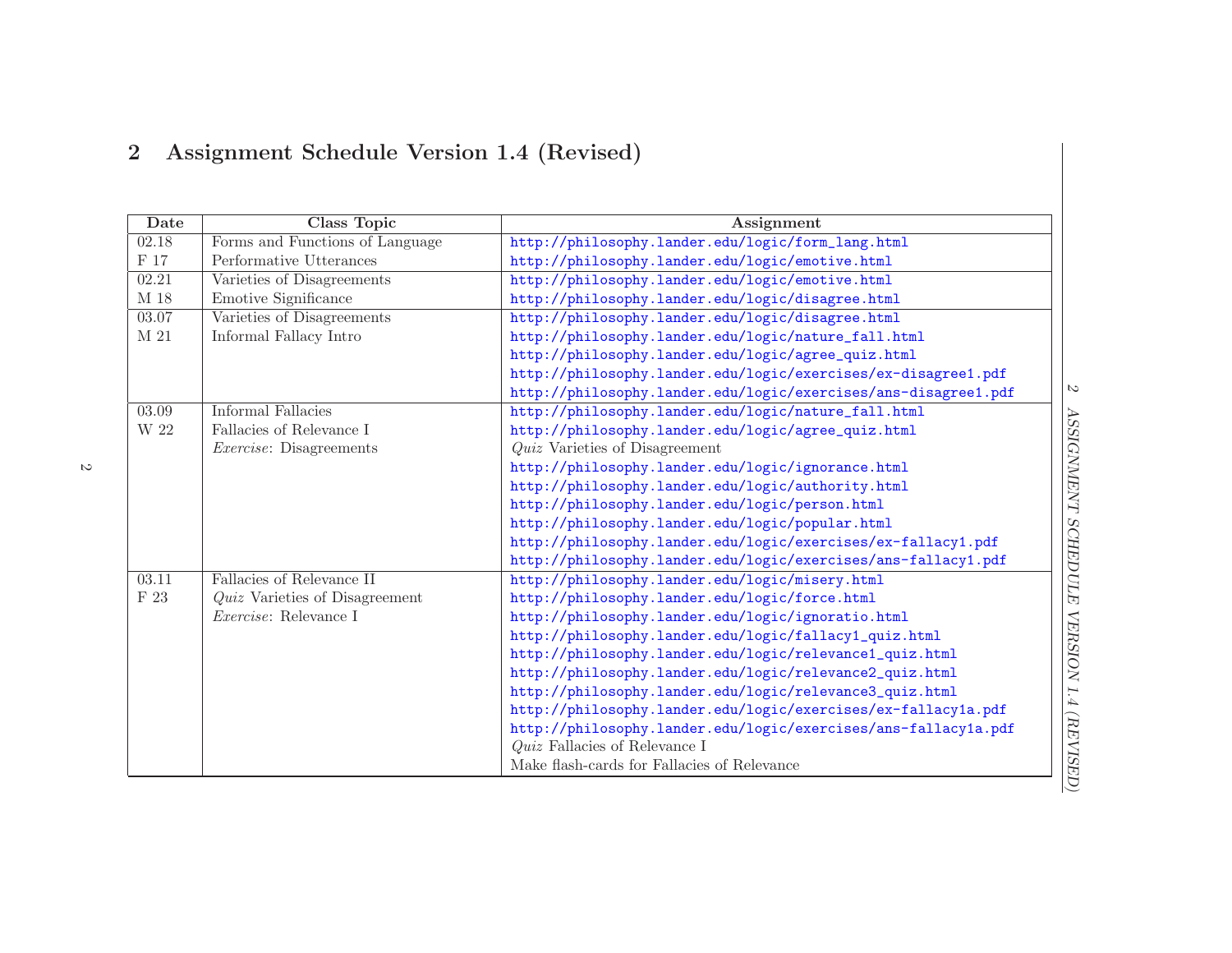| Date                       | <b>Class Topic</b>                            | <b>Assignment</b>                                               |
|----------------------------|-----------------------------------------------|-----------------------------------------------------------------|
| 03.14                      | Fallacies of Presumption I                    | http://philosophy.lander.edu/logic/complex.html                 |
| $\mathbf{M}$ 24            | $Q-7$ Fallacies of Relevance I                | http://philosophy.lander.edu/logic/cause.html                   |
|                            | Exercise: Relevance II                        | http://philosophy.lander.edu/logic/circular.html                |
|                            |                                               | http://philosophy.lander.edu/logic/exercises/ex-fallacy2.pdf    |
|                            |                                               | http://philosophy.lander.edu/logic/exercises/ans-fallacy2.pdf   |
| 03.16                      | Fallacies of Presumption II                   | http://philosophy.lander.edu/logic/accident.html                |
| $\ensuremath{\text{W}}$ 26 | <i>Exercise:</i> Presumption                  | http://philosophy.lander.edu/logic/converse.html                |
|                            |                                               | http://philosophy.lander.edu/logic/fallacy2_quiz.html           |
|                            |                                               | http://philosophy.lander.edu/logic/presumption1_quiz.html       |
|                            |                                               | http://philosophy.lander.edu/logic/presumption2_quiz.html       |
|                            |                                               | http://philosophy.lander.edu/logic/exercises/ex-fallacy2a.pdf   |
|                            |                                               | http://philosophy.lander.edu/logic/exercises/ans-fallacy2a.pdf  |
|                            |                                               | $Quiz$ Fallacies of Presumption                                 |
|                            |                                               | Make flash-cards for Fallacies of Presumption                   |
| 03.18                      | Review of Fallacies                           | Review for Test II                                              |
| $\rm F$ 27                 | $Quiz$ Fallacies of Presumption               | http://philosophy.lander.edu/logic/fallacies_test.html          |
|                            |                                               | $Syllabus$ pages 19-21; 25                                      |
| 03.21                      | Test II Language and Informal Fallacies       | Optional: <i>Britannica CD</i> , "Categorical Propositions"     |
| $\mathbf{M}$ 28            |                                               | Optional: http://www.uv.es/EBRIT/macro/macro_5003_84_1.html     |
| 03.23                      | <b>Standard Form Categorical Propositions</b> | http://philosophy.lander.edu/logic/prop.html                    |
| W 29                       | Quantity, Quality                             | http://philosophy.lander.edu/logic/quantity_quiz.html           |
|                            | Distribution                                  | $Quiz$ Chart for Form, Quantity, Quality, Distribution          |
| 03.25                      | <b>Traditional Square of Opposition</b>       | http://philosophy.lander.edu/logic/square.html                  |
| $\mathrm{F}$ 30            | Quiz Quantity, Quality, Distribution          | http://philosophy.lander.edu/logic/exercises/ex-square.pdf      |
|                            | Contrariety; Subcontrariety                   | http://philosophy.lander.edu/logic/exercises/ex-square-ans.pdf  |
|                            | Subalternation; Contradiction                 |                                                                 |
| 03.28                      | Moving Around the Square                      | http://philosophy.lander.edu/logic/further.html §I, §II         |
| M 31                       | Conversion Obversion Contraposition           | <i>Quiz</i> Square of Opposition                                |
|                            | <i>Exercise:</i> Square of Opposition         | http://philosophy.lander.edu/logic/square_quiz.html             |
| 03.30                      | Further Immediate Inferences                  | http://philosophy.lander.edu/logic/further.html §III            |
| $\rm W$ 32                 | Conversion; Obversion; Contraposition         | <i>Quiz</i> Square of Opposition                                |
|                            |                                               | http://philosophy.lander.edu/logic/exercises/ex.further.pdf     |
|                            |                                               | http://philosophy.lander.edu/exercises/logic/ex.further-ans.pdf |

 $\rm{c}$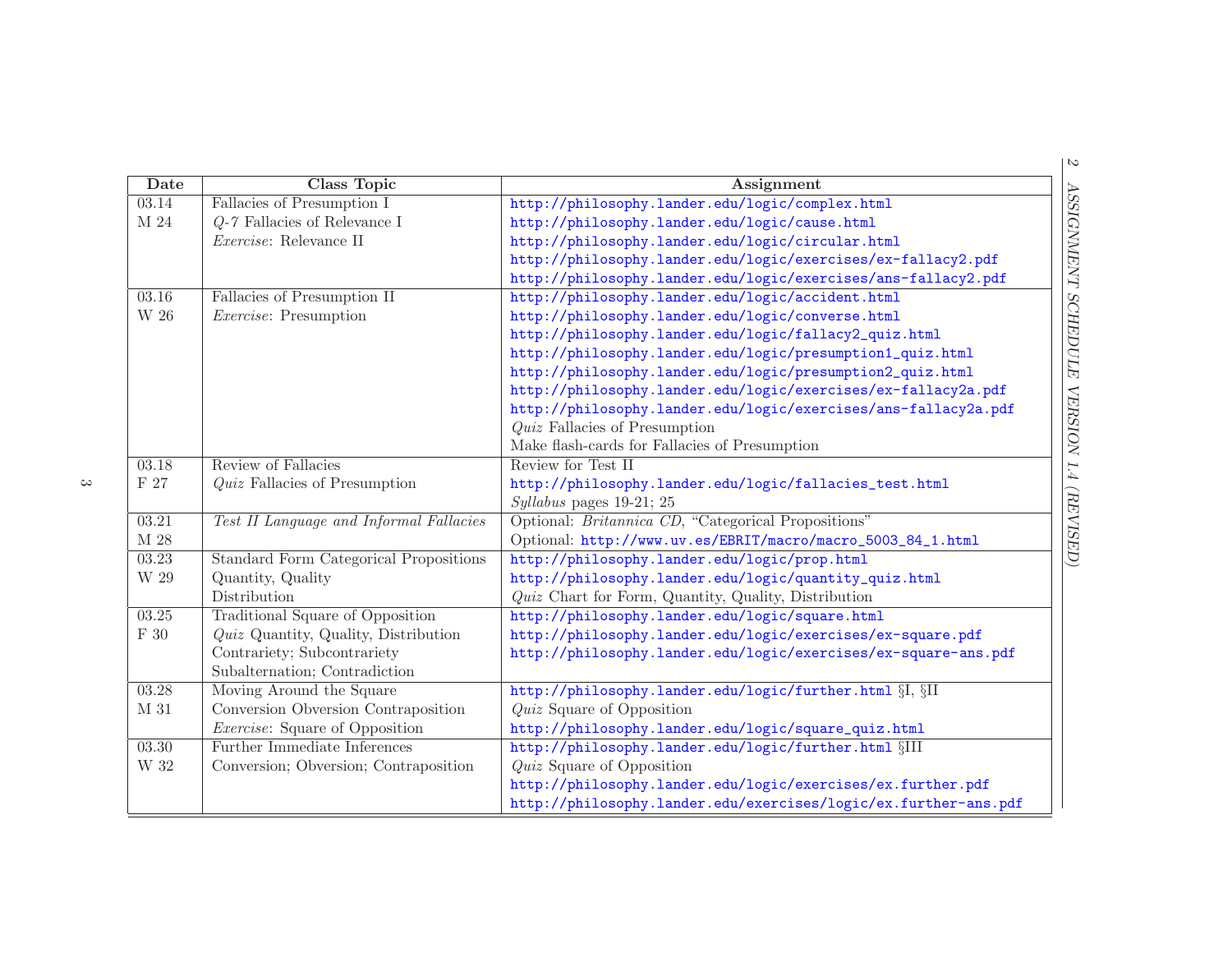| Date            | Class Topic                              | Assignment                                                              |
|-----------------|------------------------------------------|-------------------------------------------------------------------------|
| 04.01           | Further Immediate Inferences             | http://philosophy.lander.edu/logic/further_quiz.html                    |
| F 33            | Further Immediate Inferences             | $Quiz$ Conversion, Obversion, Contraposition                            |
|                 | <i>Quiz</i> Square of Opposition         | http://philosophy.lander.edu/logic/venn_prop.html                       |
|                 | Venn Diagrams for Propositions           | http://philosophy.lander.edu/logic/exercises/ex-venn_prop.pdf           |
|                 |                                          | $Quiz$ Venn Diagrams                                                    |
| 04.04           | Review for Test III                      | Syllabus: Test IV Review Sheet                                          |
| M 34            | Quiz Conversion, Obversion, Contraposi-  | http://philosophy.lander.edu/logic/prop_test.html                       |
|                 | tion                                     |                                                                         |
|                 | $Quiz$ Venn Diagrams                     | Study for Test III                                                      |
| 04.06           | <b>Test III Categorical Propositions</b> | Optional: Syllogism in the History of Logic                             |
| W 35            |                                          | http://tinyurl.com/2cfbjkg                                              |
| 04.08           | Review of Test III                       | http://philosophy.lander.edu/logic/syll_terms.html                      |
| $\mathrm{F}$ 36 | Syllogistic Terms I                      | http://philosophy.lander.edu/logic/terms_quiz.html                      |
|                 |                                          | http://philosophy.lander.edu/logic/exercises/ex-syll-terms.pdf          |
|                 |                                          | http://philosophy.lander.edu/logic/exercises/syll_prob.html             |
|                 |                                          | <i>Quiz</i> Syllogistic Terms                                           |
| 04.11           | Syllogistic Terms II                     | http://philosophy.lander.edu/logic/syll_terms_review.html               |
| M 37            | <i>Quiz</i> Syllogistic Terms            | http://philosophy.lander.edu/logic/syll_analogy.html                    |
|                 | $Ex\ 16$ : Syllogistic Terms             | <i>Exercise:</i> Logical Analogies for problems $\# 3 \& \# 7$ in Ex 16 |
|                 | Logical Analogies                        | http://philosophy.lander.edu/logic/syll_prob.html                       |
|                 | Venn Diagrams                            | http://philosophy.lander.edu/logic/exercises/ex-venn.pdf                |
|                 |                                          | http://philosophy.lander.edu/logic/exercises/ex-venn-ans.pdf            |
| 04.13           | Syllogistic Fallacies I                  | http://philosophy.lander.edu/logic/syll_fall.html                       |
| W 38            | Four Term Fallacy                        | http://philosophy.lander.edu/logic/four_fall.html                       |
|                 | Undistributed Middle                     | http://philosophy.lander.edu/logic/middle_fall.html                     |
|                 | Illicit Minor and Major                  | http://philosophy.lander.edu/logic/illicit_fall.html                    |